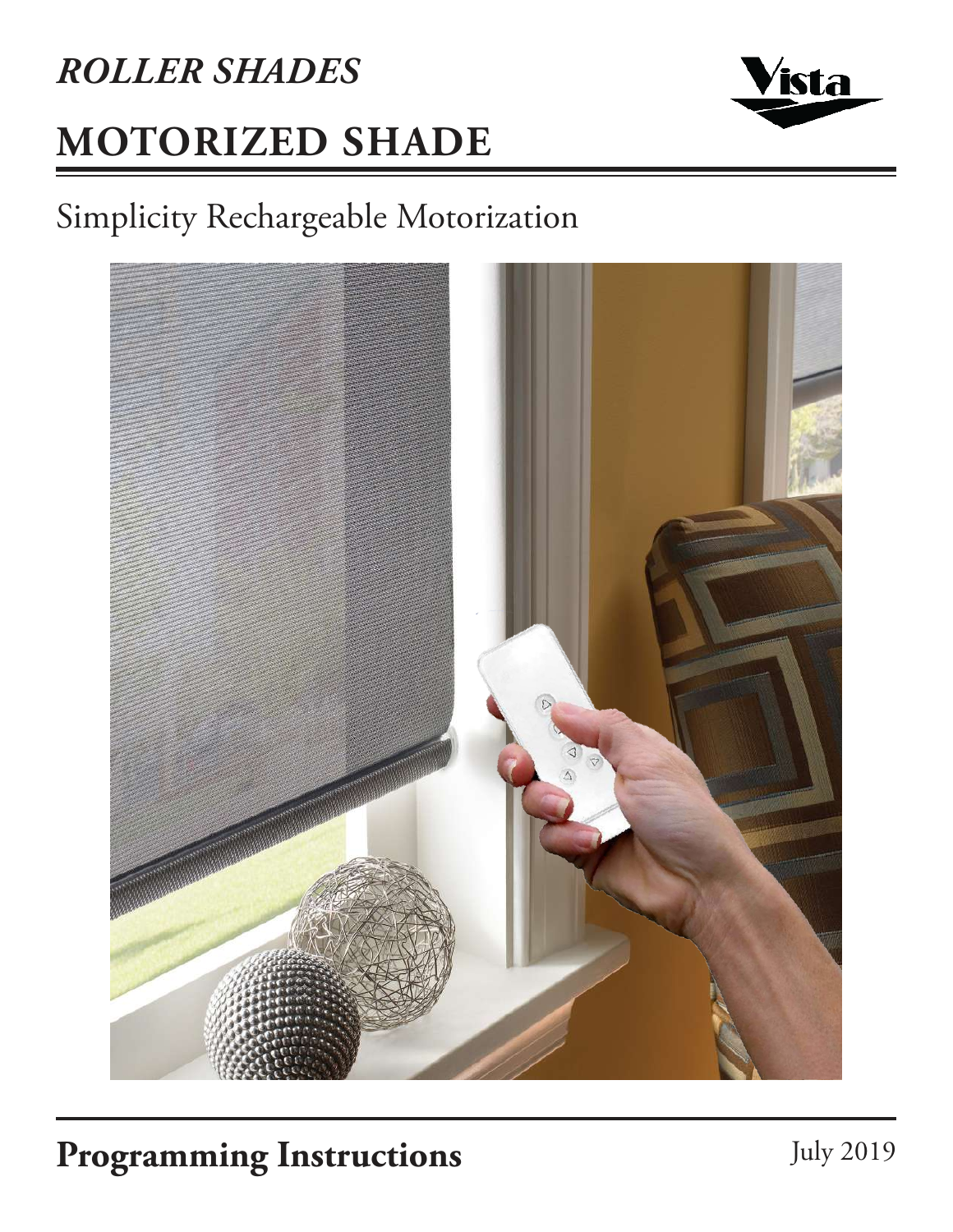## **TABLE OF CONTENTS**

### **SAFETY INSTRUCTIONS**

#### **WARNING: Important safety instructions to be read before installation.**

Incorrect installation can lead to serious injury and will void manufacturer's liability and warranty.

It is important for the safety of persons to follow the enclosed instructions. Save these instructions for future reference.

#### **CAUTION**

- Do not expose to water, moisture, humid and damp environments or extreme temperatures.
- Do not allow children to play with this device.
- Use or modification outside the scope of this instruction manual will void warranty.
- Installation and programming to be performed by a suitably qualified installer.
- Frequently inspect for improper operation. Do not use if repair or adjustment is necessary.
- Keep clear when in operation.
- Replace battery with correctly specified type.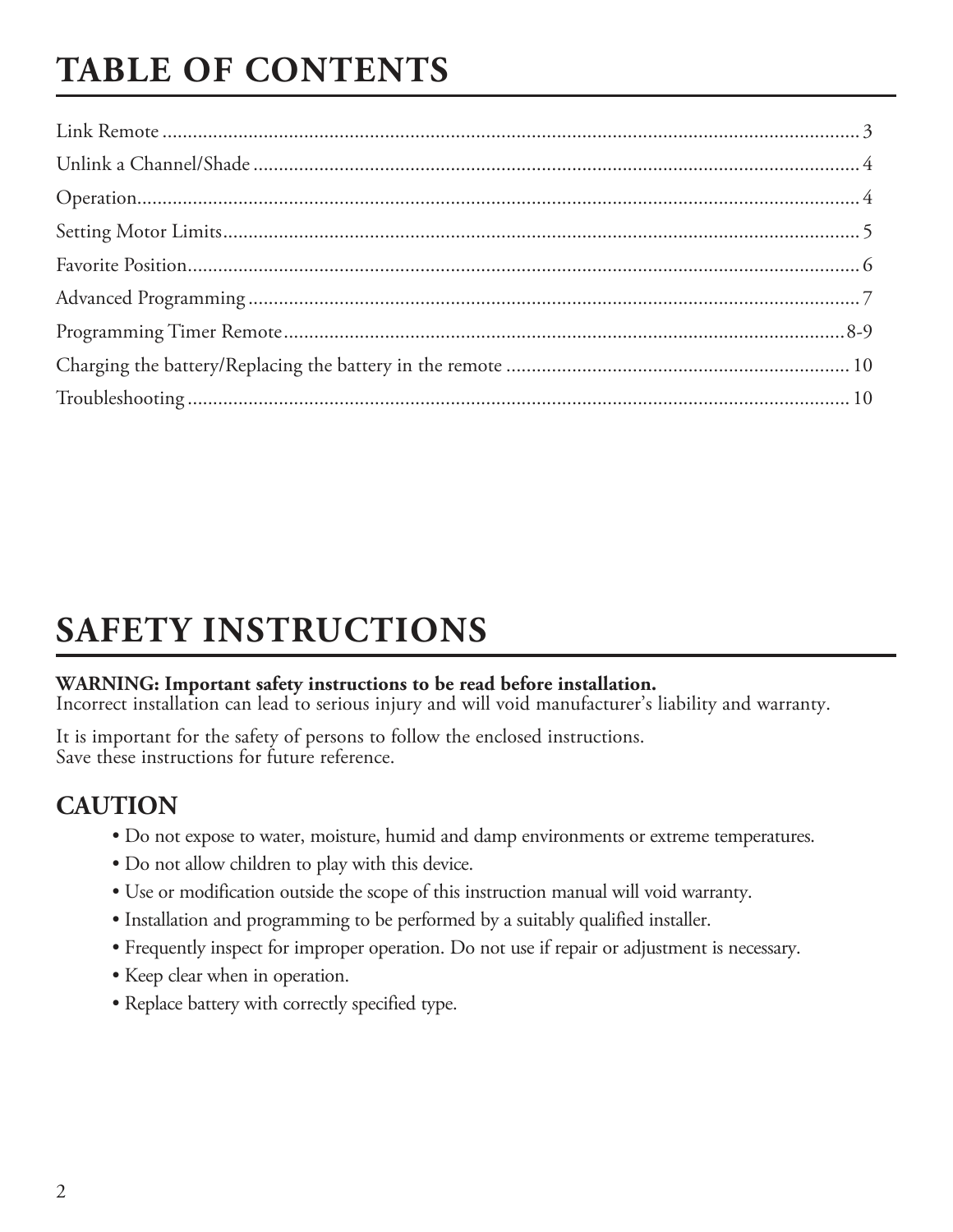## **LINK REMOTE**

#### **Important: Please read through this section completely before beginning.**

The remote control has multiple channels. Before linking the remote, determine which shade you want on which channel.

The standard remote has 5 channels, the timer remote has 6 channels. All shades linked to a remote will also automatically be programmed to the "ALL" channel.

Setting (red button) Setting (red button)

**It is recommended to only link one shade per channel** unless it is absolutely necessary to group shades other than the "all" channel. This simplifies setting limits and setting favorites.

Remove plastic film from the front of the remote. If battery is not already installed in the remote follow the instructions on page 9.

#### **If using a timer remote, turn the remote on using the POWER BUTTON on the right side of the remote. Then, tap the clock button until you see "MANUAL" in the display**

- 1. Select the channel that you want to link the shade to, using the **CHANNEL** selector buttons.
- 2. Hold the **SETTING** button on the motor until the shade jogs once. Release the button after the shade jogs.
- 3. Press and hold the **CONFIRM** button until the shade jogs once. The shade is now linked to the remote.
- 4. Repeat steps 2 and 3 for all shades that will be programmed to the same channel. (It is not recommended to put more than one shade on a channel.)
- 5. Repeat steps 1-3 to link remaining shades to the rest of the channels.

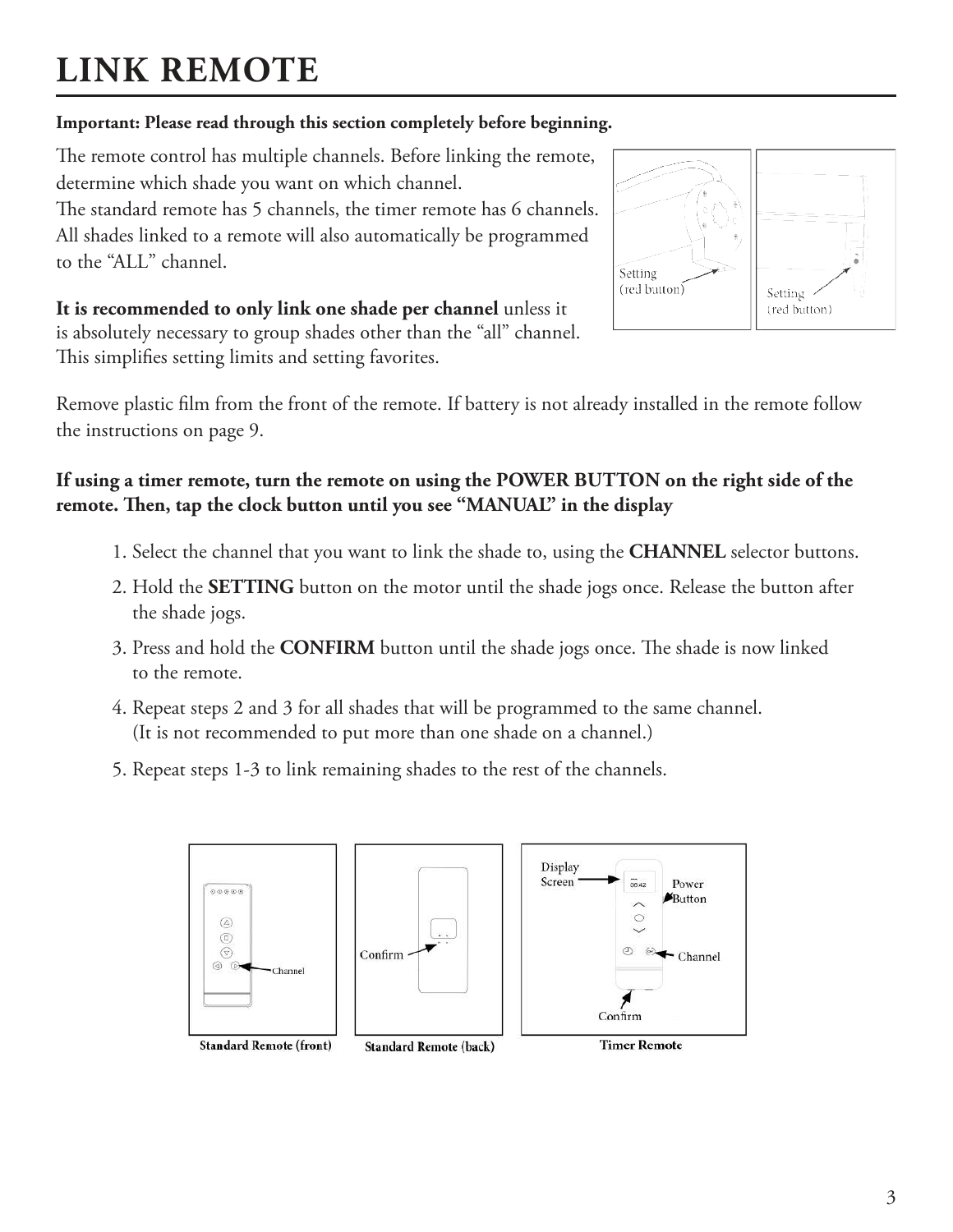## **UNLINK A CHANNEL/SHADE**

To unlink a shade from the remote the selected channel must be cleared. If multiple shades are on one channel every shade linked to the channel will be removed. **Note:** Remote must be within range of shade(s).

#### **To Unlink a Channel:**

- 1. Select which channel you would like to clear.
- 2. Press the **CONFIRM** button 4 times. The shade will give a series of fast beeps.
- 3. All shades previously linked to selected channel will now be unlinked.

Follow these steps for each channel to completely clear a remote. To relink shade(s) follow LINK REMOTE on page 3.

## **OPERATION**

### **STANDARD REMOTE**

- 1. Select the desired channel with the **CHANNEL** buttons. The channel indicator light will illuminate the selected channel. If all 5 lights are lit, the remote will control all 5 channels at once.
- 2. Tap the **UP** or **DOWN** buttons to raise or lower the shade in short steps.
- 3. Hold the **UP** or **DOWN** button down for 2 seconds before releasing to operate the shade in the faster standard speed. The shade will automatically stop when it reaches the upper or lower limit. (If the upper or lower limits are not set at the desired positions, see **ADJUST MOTOR LIMITS** on page 4).
- 4. Press the **STOP** button to stop the shade anywhere along the travel.

### **TIMER REMOTE**

- 1. Shades can be manually operated while in manual mode. Tap the **CLOCK** button until you see "MANUAL" in the display.
- 2. Select the desired channel with the **CHANNEL** button. The channel will show on the display screen. If all 6 channel numbers are shown, the remote will control all 6 channels at once.
- 3. Press the **UP** or **DOWN** buttons to raise or lower the shade.
- 4. Press the **STOP** button to stop the shade anywhere along the travel.

**Note:** The timer remote does not have fine adjustment capability.









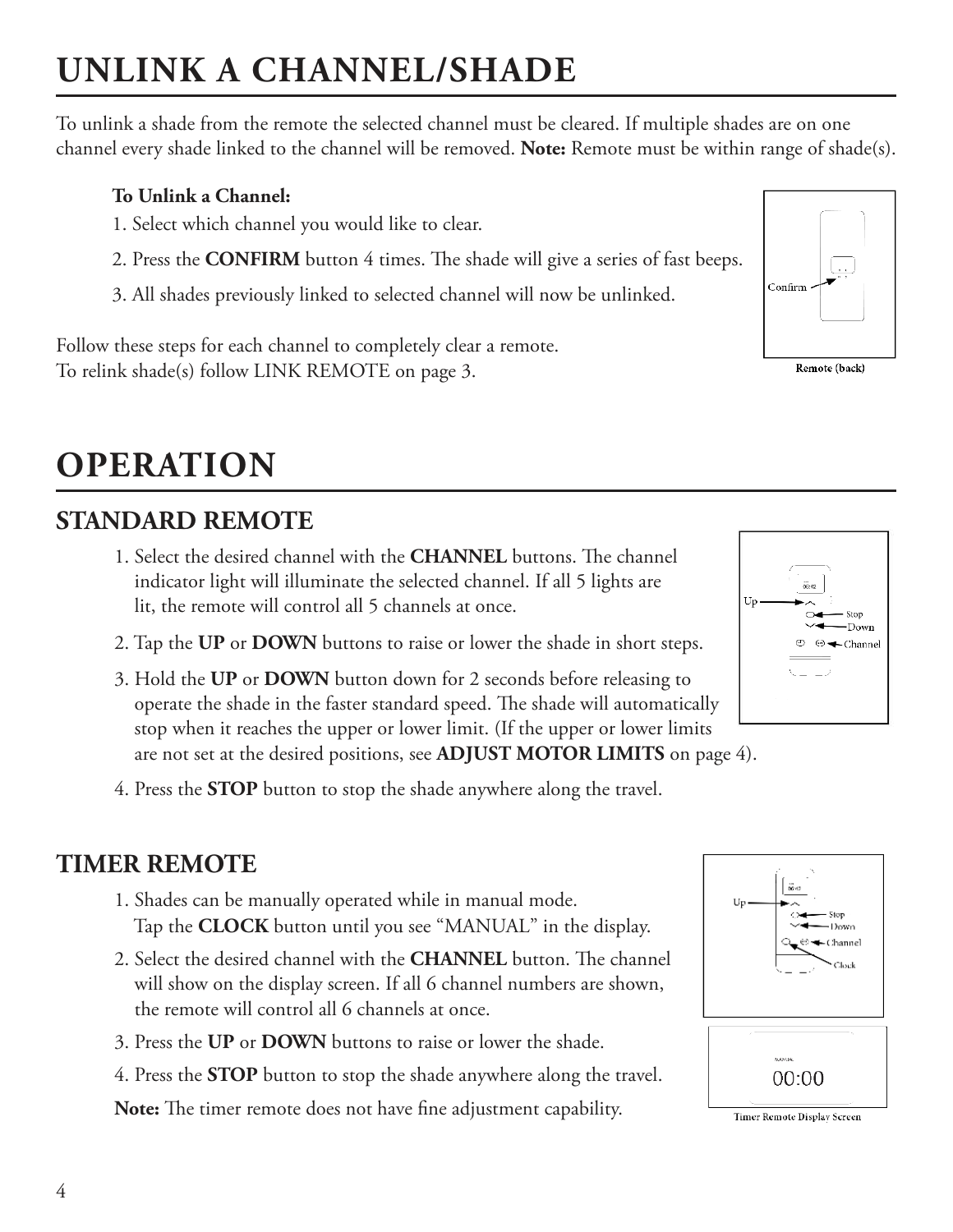## **SETTING MOTOR LIMITS (IF DESIRED)**

#### **If using a timer remote, tap the clock button until you see "MANUAL" in the display.**

The lower and upper limits have been set at the factory. If you need to make adjustments to the limits, follow the instructions below.

**Note:** When clearing the factory set limits, both the lower and upper limits will need to be reset. This process also clears any previously set Favorite position.

Use the **CHANNEL** button to select the channel for the shade that needs to be adjusted.

- If there is only a single shade on the channel, proceed to setting limits.
- If there is more than one shade on the channel, all shades will need to be unlinked.

• Follow **UNLINK A CHANNEL/SHADE**, on page 3, to unlink all shades from a channel.

• Follow **LINK REMOTE**, on page 2, to link only the shade that needs to be adjusted.

Follow the limit setting instructions and then relink removed shades by following **LINK REMOTE** on page 2.

#### **LOWER LIMIT**

- 1. Hold the **LIMIT** button until the shade jogs 3 times.
- 2. After the shade jogs, release the **LIMIT** button and Use the **DOWN** button to lower the shade. Press **STOP** when the shade is near the desired lower limit.
- 3. Use the **UP** and **DOWN** buttons to adjust the length more accurately. The shade will now move in short steps for fine adjustment.
- 4. Press the **CONFIRM** button ; the shade will jog once. This locks in the lower limit.

#### **UPPER LIMIT**

- 1. Use the **UP** button to raise the shade. Press **STOP** when the shade is near the desired upper limit.
- 2. Use the **UP** and **DOWN** buttons to adjust the upper limit more accurately. The shade will now move in short steps for fine adjustment
- 3. Press the **CONFIRM** button; the shade will jog once. This locks in the upper limit.

**Note:** If you also desire to set a favorite position you should do so prior to relinking other shades on that channel. See page 6 for setting Favorites.



**Standard Remote (back)** 

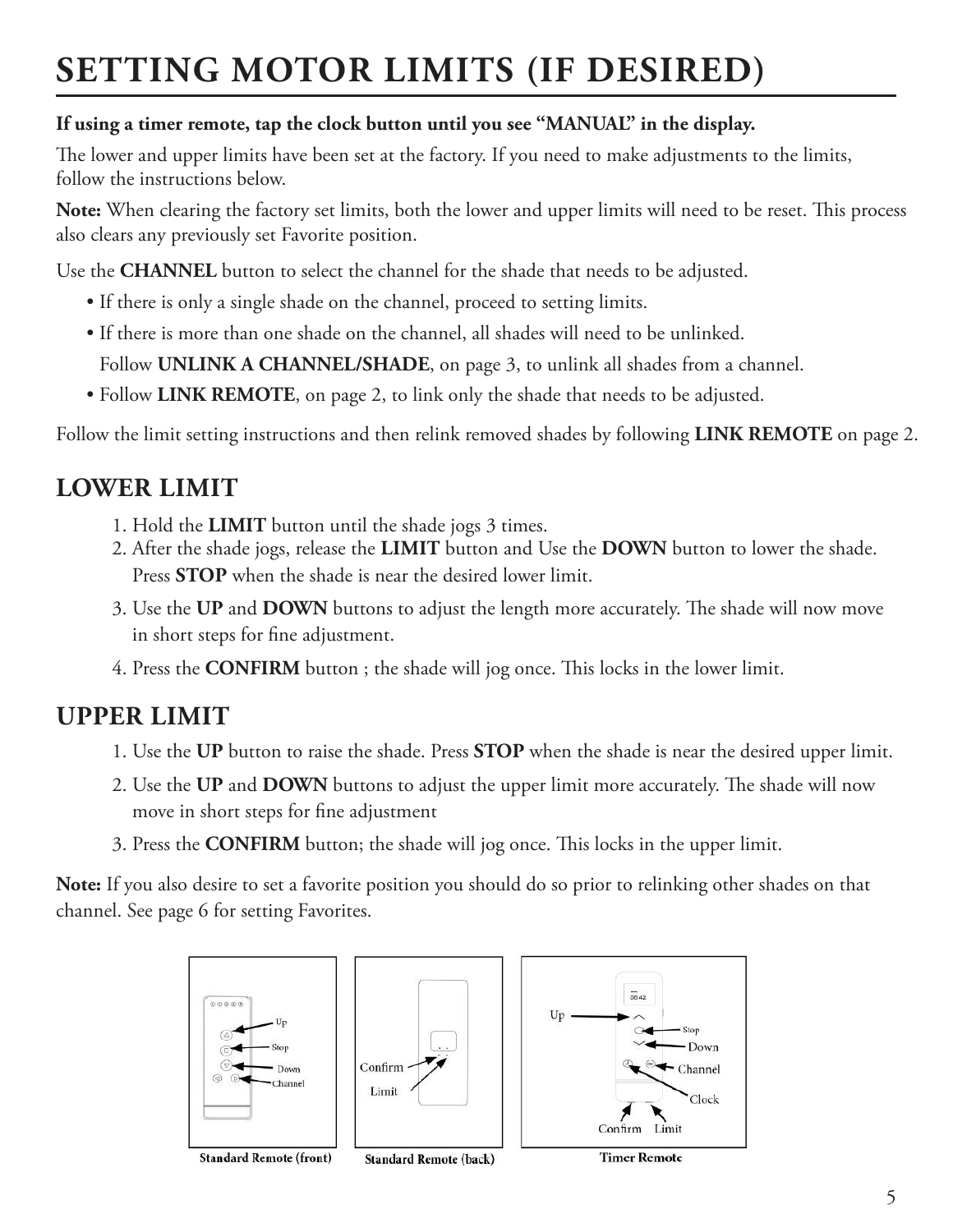## **FAVORITE POSITION**

If there is only a single shade on the channel proceed to setting favorites below.

If there is more than one shade on the channel, all shades on that channel will need to be unlinked. Follow **UNLINK A CHANNEL/SHADE,** on page 3, to unlink all shades from a channel.

Follow **LINK REMOTE,** on page 2, to link only the shade that you will be setting a favorite for.

Follow the favorite setting instructions below and then relink removed shades by following **LINK REMOTE**.



#### **SETTING A FAVORITE POSITION**

- 1. Use the **UP** or **DOWN** buttons to position the shade at the desired "Favorite" position.
- 2. While holding the **LIMIT** button, quickly press and hold the **UP** button. Release both buttons when the shade jogs.

When complete, relink removed shades by following the steps in the **LINK REMOTE** on page 2.

#### **USING A FAVORITE POSITION**

With the shade at either the upper or lower limit, simply press the **STOP/FAVORITE** button to bring the shade to the "Favorite" position. To go to the "Favorite" position from any other location, make sure the shade has been stopped for at least 3 seconds before pressing the **STOP/FAVORITE** button.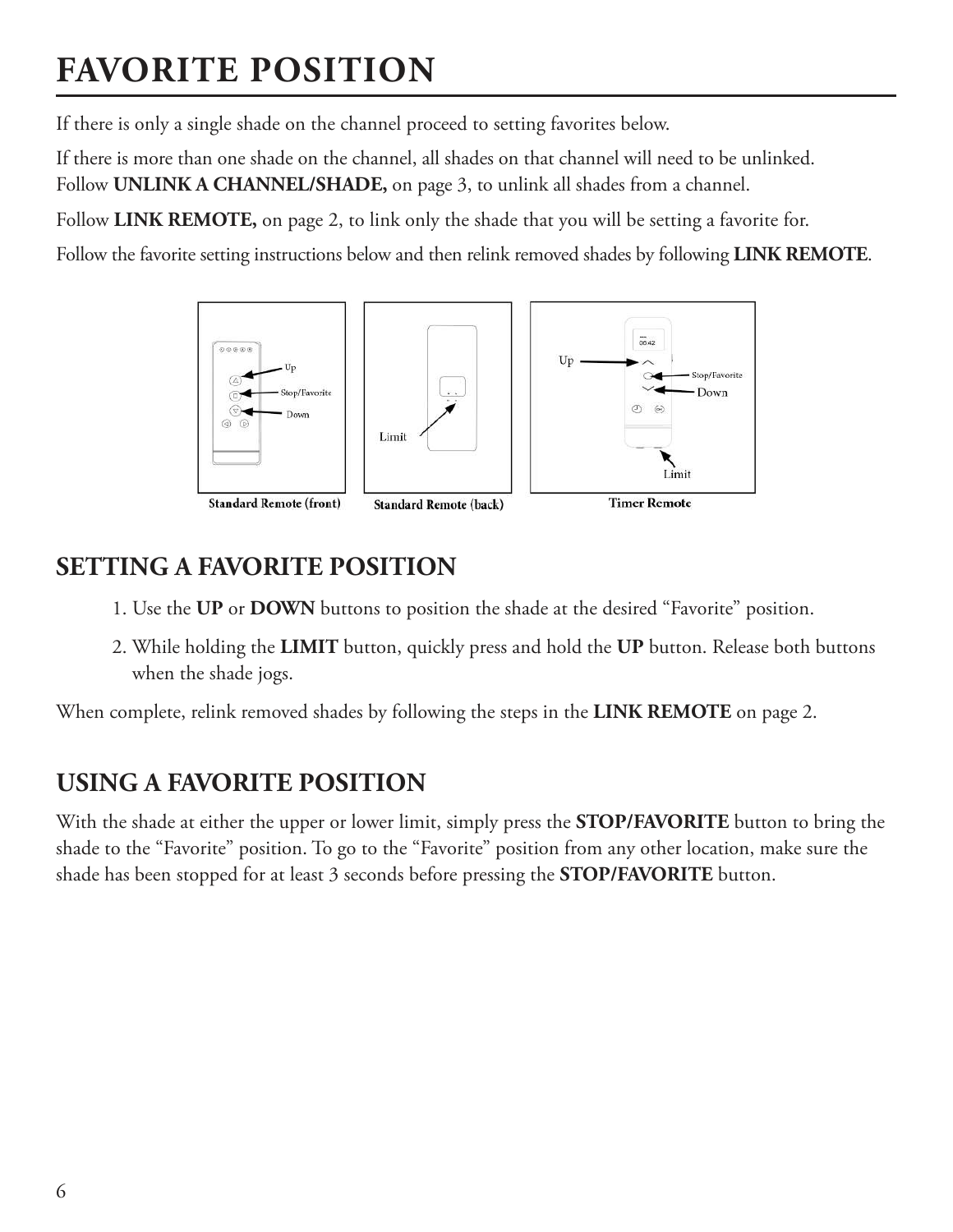### **ADVANCED PROGRAMMING**

#### **REPLACE ORIGINAL REMOTE, ADD ADDITIONAL REMOTE OR ADD SHADE TO AN ADDITIONAL CHANNEL**

To replace a remote, add an additional remote, or add a shade to an additional channel, please follow **LINK REMOTE** on page 2.

**It is recommended to only link one shade per channel** unless it is absolutely necessary to group shades other than the "all" channel. This simplifies setting limits and setting favorites.

#### **REMOVE A SHADE FROM A REMOTE OR CHANNEL AND LINK IT TO A DIFFERENT REMOTE OR CHANNEL**

To remove a shade from a remote or channel, please follow **UNLINK A CHANNEL/SHADE** on page 3. To link the shade to a different remote or channel, please follow **LINK REMOTE** on page 2.

### **REVERSE MOTOR DIRECTION**

If the shade moves in the opposite direction of the button you pressed, then the motor direction has been switched and needs to be reversed

To reverse motor direction, while holding the **LIMIT** button, quickly press and hold the **STOP** button. Release both buttons when the shade jogs.

Use the **UP** or **DOWN** button to confirm that the direction of the motor has been reversed.

### **COPY CHANNEL TO A NEW REMOTE**

If an additional remote is required, it is possible to copy a programmed channel from an existing remote to a new remote. This allows a duplicate remote to be programmed without having to access the **SETTING** button on the motor.

To copy a channel to a new remote, use the **CHANNEL** selector buttons on the original remote to select which channel you would like to copy. Then use the **CHANNEL** selector buttons on the new remote to select which channel you would like programmed.

On the original remote, while holding the **LIMIT** button, quickly press and hold the **CONFIRM** button. Release the buttons when the shade jogs.

After the shade jogs, press the **CONFIRM** button on the new remote. The motor will respond with a jog, confirming that the shade has been linked. Repeat the process with any additional channels or remotes.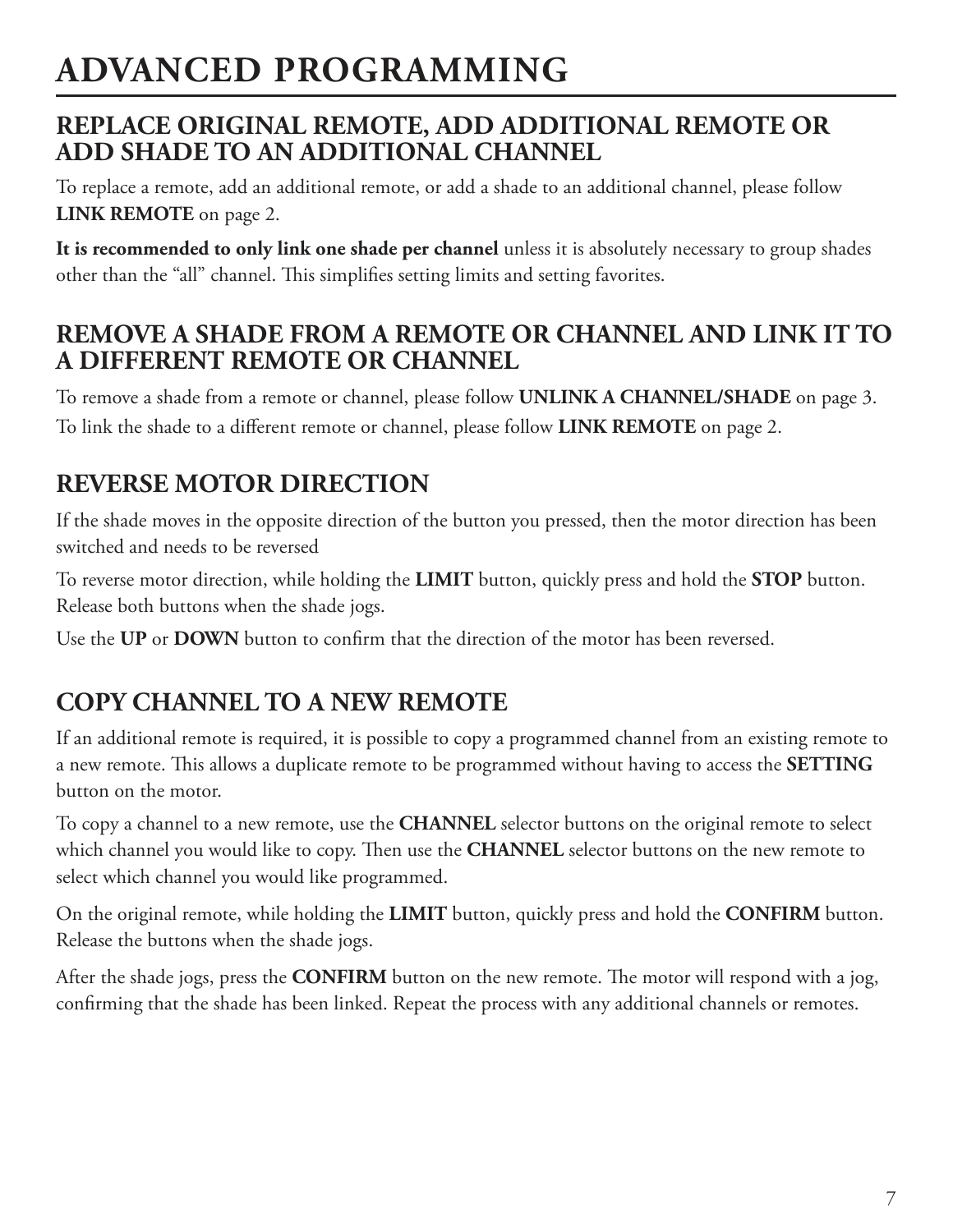## **PROGRAMMING TIMER REMOTE**

### **SETTING CLOCK**

- 1. Use the **POWER BUTTON** to turn on the remote.
- 2. Tap the **CLOCK** button until you see "MANUAL" in the display.
- 3. Push and hold the **LIMIT** button. While holding the **LIMIT** button, push the **CLOCK** button for 3 seconds and release. The hour digits will flash.
- 4. Use the **UP** and **DOWN** buttons to set the current hour. NOTE: Time is in 24 hour format (military time). For example: 1:00 PM will be displayed as 13:00.
- 5. Press **CHANNEL** button to confirm hour and advance to minutes. Use the **UP** and **DOWN** buttons to set the current minute.
- 6. Press **CHANNEL** button to confirm minute and advance to day. Use the **UP** and **DOWN** buttons to set the current day.
- 7. Hold the **CLOCK** button for 3 seconds. Display will flash and then display the current time and day.

### **SETTING TIMER SCHEDULE**

The timer remote allows up to 18 different timer schedules. Each timer schedule can be set for multiple channels and days, but only one function can happen at each time.

- 1. Use the **POWER BUTTON** to turn on the remote.
- 2. Tap the **CLOCK** button until you see "AUTO" in the display.
- 3. While holding the **LIMIT** button, press and hold the **CLOCK** button for 3 seconds and release. The time will flash, display "NO 1", and show the programming set for that schedule. If there is nothing programmed, it will display "FF:FF". If you want to set a different timer schedule press CLOCK for 1 second to scroll through the schedules (NO 1, NO 2, NO 3 etc.)
- 4. Press **STOP** button; channel 1 will begin to flash.
- 5. Use the **STOP** button to select the channel and move on to the next one. Use the **UP** arrow to skip a channel and the **DOWN** arrow to back up. You must press **STOP** for each channel that you want to select. If the channel is still flashing, it has not been selected.
- 6. Press **CHANNEL** button to confirm channels and advance to day selection.
- 7. Use the **STOP** button to select the day and move on to the next one. Use the **UP** arrow to skip a day and the **DOWN** arrow to back up. You must press **STOP** for each day that you want to select. If the day is still flashing, it has not been selected.
- 8. Press **CHANNEL** button to confirm days and advance to hour selection.







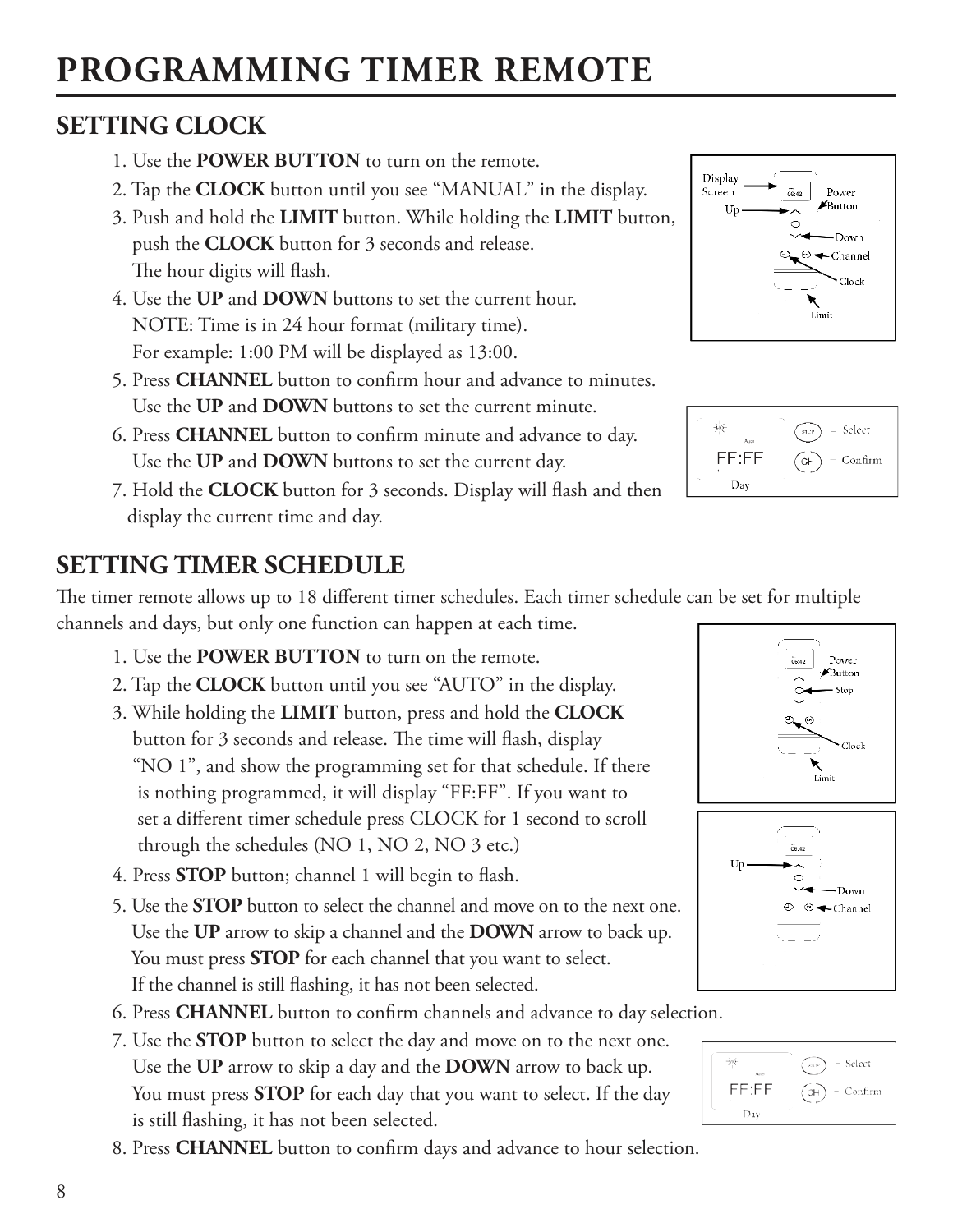9

- 9. Use the **UP** and **DOWN** buttons to set the hour. **NOTE:** Time is in 24 hour format (military time). For example: 1:00 PM will be displayed as 13:00.
- 10. Press **STOP** button to confirm hour and advance to minutes.
- 11. Use the **UP** and **DOWN** buttons to set the minutes.
- 12. Press **STOP** button to confirm minutes and advance to shade operation.
- 13. Shade operation symbols are to the right of the time. Use the **UP** and **DOWN** buttons to select the operation. A will raise the shade,  $\nabla$  will lower the shade,  $\triangle$  will bring the shade to the favorite position.
- 14. Press **STOP** button to confirm operation.
- 15. Push the **CLOCK** button for 3 seconds and release. The display will flash to confirm settings are saved and advance to the next schedule. Repeat the steps above for each desired schedule.

#### **When finished, press the POWER BUTTON to exit set up mode.**

#### **IMPORTANT NOTES**

- Remote must be in "AUTO" mode for the set schedules to operate. To return to "MANUAL" mode, tap the **CLOCK** button.
- When remote is in Auto mode, the display will alternate between the current time/day and the time/day/channel for the next upcoming schedule.
- To disable a schedule, simply reset the scheduled time to FF:FF.

### **SAMPLE SCHEDULE**

- NO 1: CH1 & CH2, MO TU WE TH FR, 6:00, ▲
- NO 2: CH1 & CH2, MO TU WE TH FR, 21:00, ▼
- NO 3: CH1 & CH2, SA SU, 9:00, **△**
- NO 4: CH1 & CH2, SA SU, 22:00, ▼
- NO 5: CH3, MO TU WE TH FR SA SU, 10:00,
- NO 6: CH3, MO TU WE TH FR SA SU, 21:00, ▼





| MO<br>Ad to | - Select          |
|-------------|-------------------|
| 06.I        | - Confirm<br>STCP |
| Minute      |                   |

| YO<br>Auto<br>$06:00^{+10}$ | $=$ Select<br>– Confirm<br>sto* |
|-----------------------------|---------------------------------|
| Operation                   |                                 |